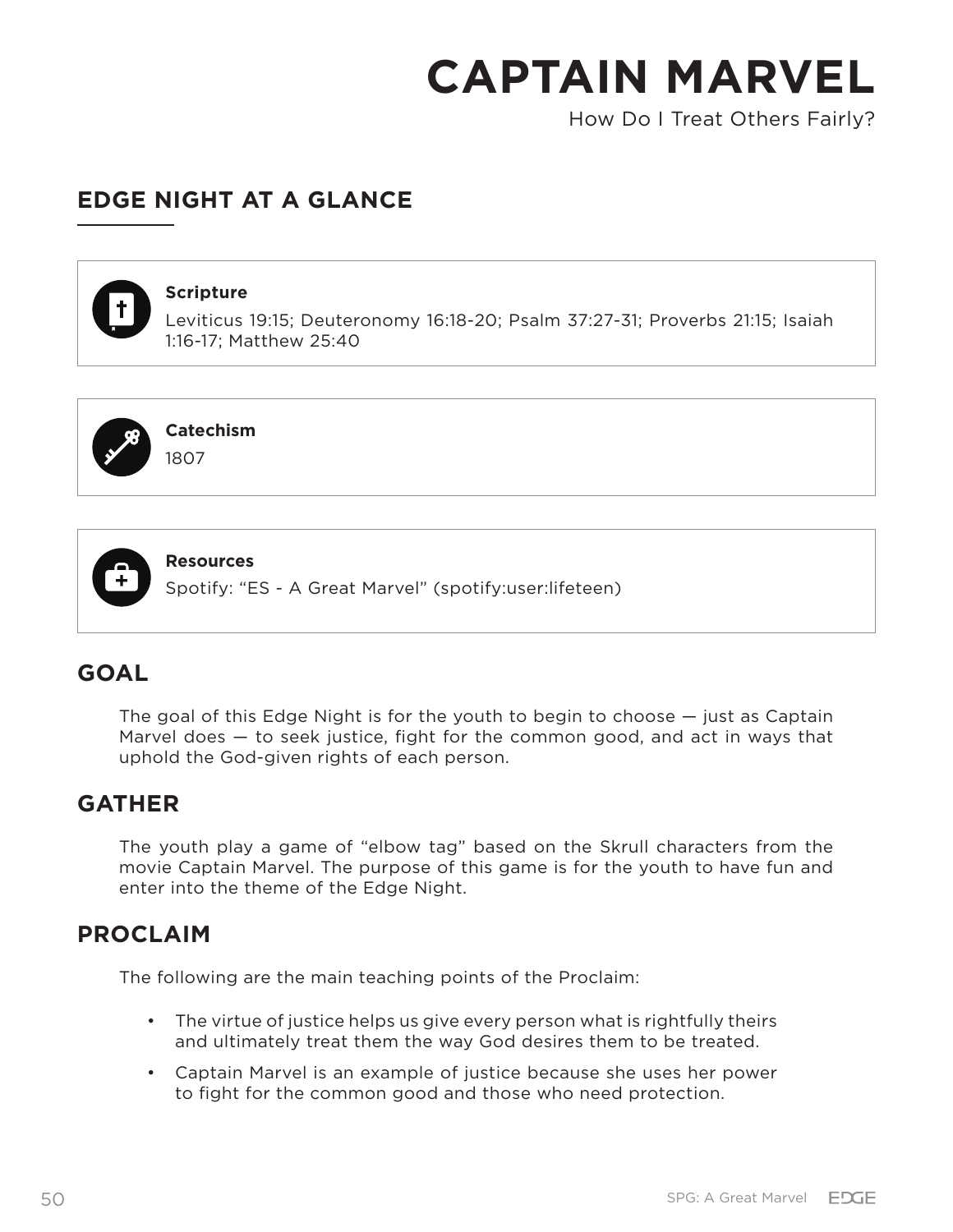• Each of us is called to be fair in our daily interactions with others, bringing peace to those around us and treating them as Jesus would, according to the dignity they have in God's eyes.

## **BREAK**

The youth work through their Origin Story handout reflecting on how to put into action the Corporal Works of Mercy. The purpose of this handout is to help the youth see the heart of the work of justice and that justice is something we do out of our love for God and our neighbor.

### **SEND**

The youth pray the Litany of Humility to help them remain focused on the fact that while we can do good works, it is Jesus who is the savior and all our good works should point others to Him and not to us.

### **WEEKLY CHALLENGE**

Choose one work of mercy to do this week with your family or friends.

Notes: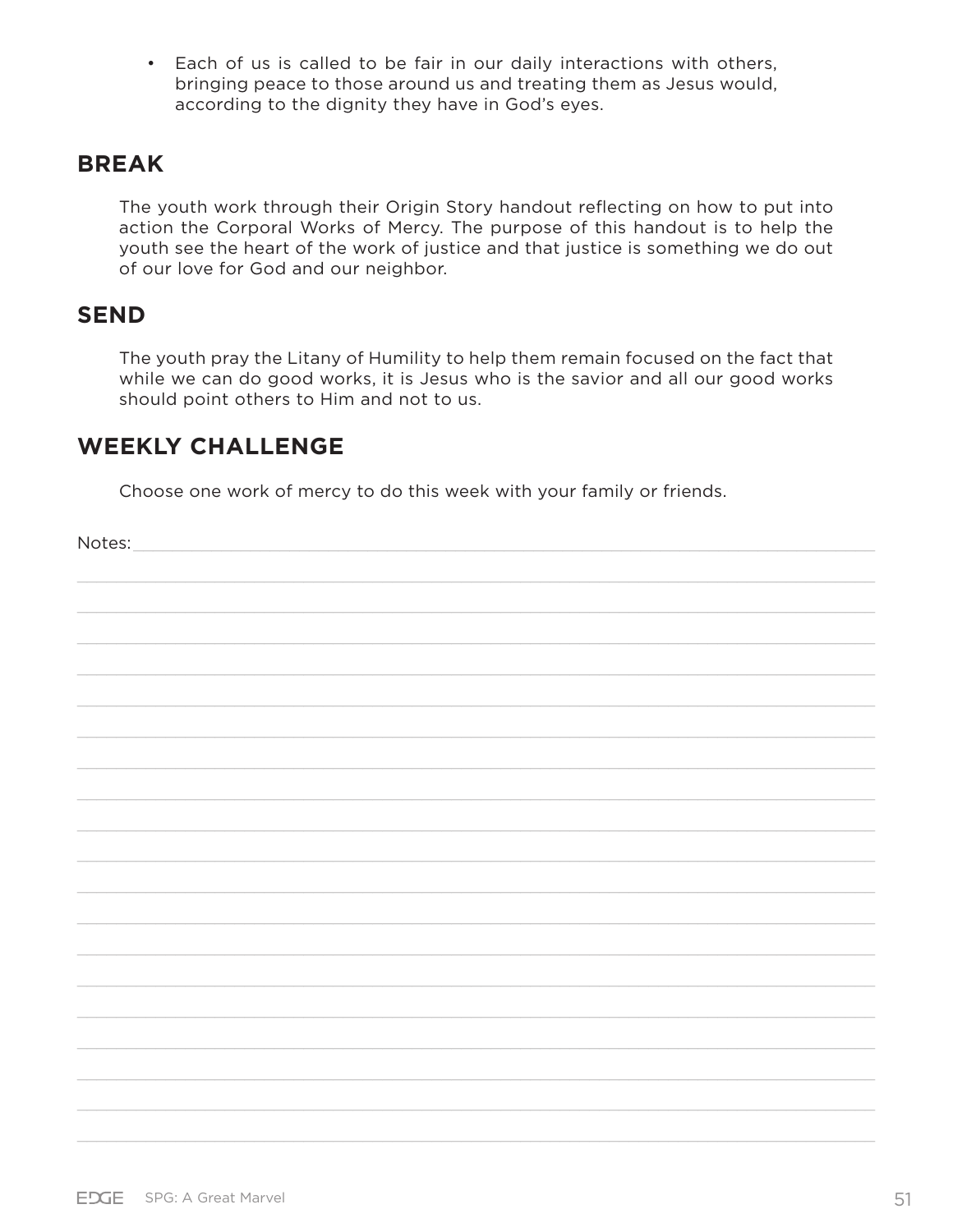How Do I Treat Others Fairly?

## **EDGE NIGHT SET UP**

### **SET UP**

Print copies of the *My Origin Story - Justice* handout for the Break activity. Handouts can be found on the *August 2021 Edge USB* or online at lifeteen.com under Edge Support: *August 2021.* For each of the Edge Nights in this semester that teaches a specific virtue, the youth will be given a handout that has to do with their own "origin story." These handouts provide them with a way to reflect and process how to apply the specific virtue to their lives as middle schoolers. The goal is that they learn to apply the virtues while they are still young and form good habits that influence them for the rest of their lives, hence the title "Origin Story."

Add to the set environment for the semester by adding cutouts or posters of Captain Marvel. Also create a poster with the word justice on it along with its definition found below, if you have Hispanic/Latino youth also use the Spanish translation.

Justice: Giving every person what is rightfully theirs and ultimately treating them the way God desires them to be treated.

*Justicia: Dar a cada persona lo que le corresponde por derecho y, en última instancia, tratarla de la manera que Dios desea que sea tratada.*

## **SUPPLIES**

The following is a list of supplies needed for the Edge Night:

- B: *My Origin Story Justice* handout, one per youth
- B: Pens or pencils, one per youth
- S: *Litany of Humility* handout

## **ASSIGNMENTS**

Use the following list to assign core members to specific tasks:

**Set Up:** \_\_\_\_\_\_\_\_\_\_\_\_\_\_\_\_\_\_\_\_\_, \_\_\_\_\_\_\_\_\_\_\_\_\_\_\_\_\_\_\_\_\_, \_\_\_\_\_\_\_\_\_\_\_\_\_\_\_\_\_\_\_\_\_

**Gather:**

- Opening Prayer:
- Game: \_\_\_\_\_\_\_\_\_\_\_\_\_\_\_\_\_\_\_\_\_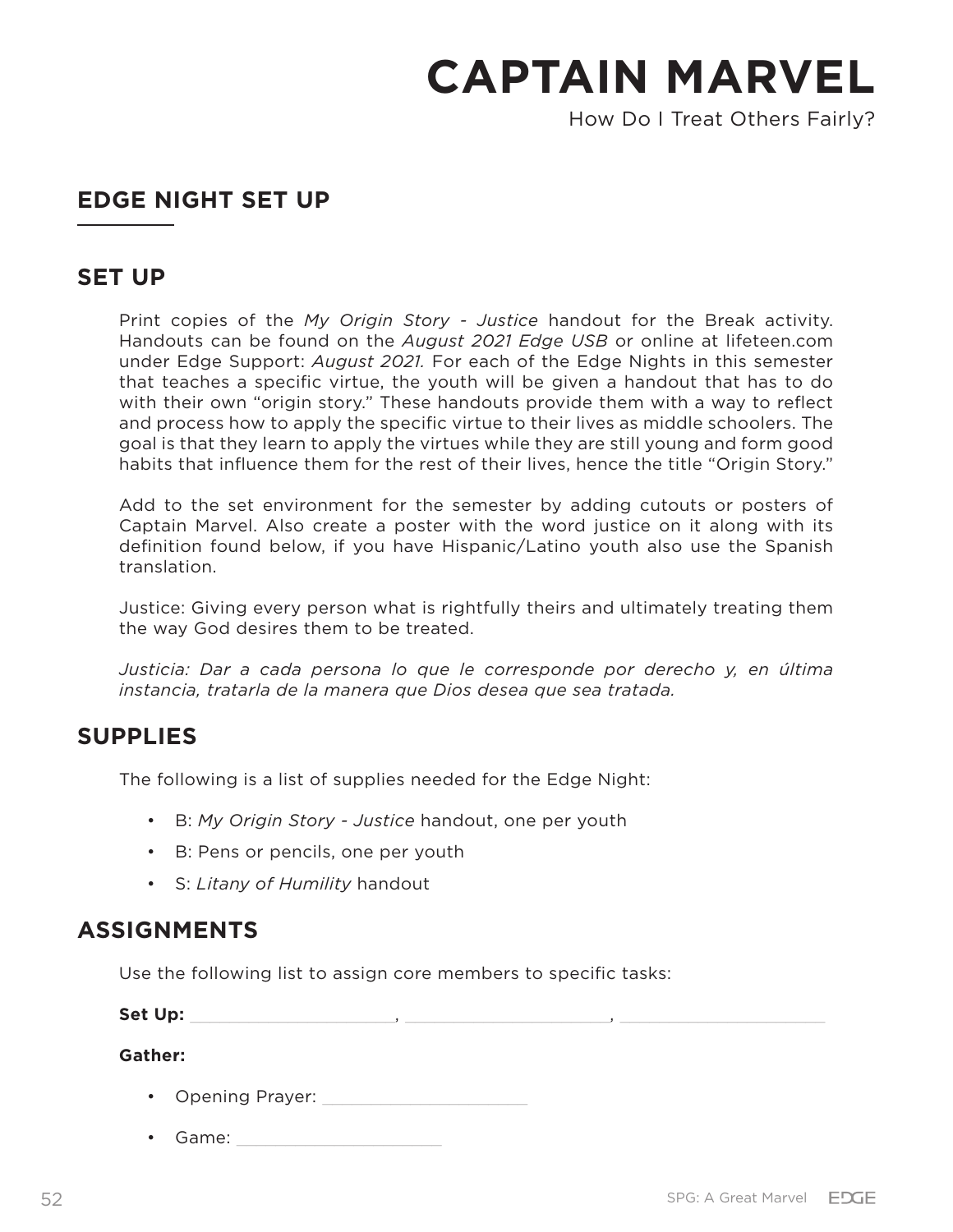| <b>Proclaim:</b><br><u> 1989 - Johann Stein, fransk politik (</u>                                                                                                                                                              |  |
|--------------------------------------------------------------------------------------------------------------------------------------------------------------------------------------------------------------------------------|--|
| Break: All small group leaders                                                                                                                                                                                                 |  |
| Send:                                                                                                                                                                                                                          |  |
|                                                                                                                                                                                                                                |  |
|                                                                                                                                                                                                                                |  |
|                                                                                                                                                                                                                                |  |
| Notes: Notes: Notes: Notes: Notes: Notes: Notes: Notes: Notes: Notes: Notes: Notes: Notes: Notes: Notes: Notes: Notes: Notes: Notes: Notes: Notes: Notes: Notes: Notes: Notes: Notes: Notes: Notes: Notes: Notes: Notes: Notes |  |
|                                                                                                                                                                                                                                |  |
|                                                                                                                                                                                                                                |  |
|                                                                                                                                                                                                                                |  |
|                                                                                                                                                                                                                                |  |
|                                                                                                                                                                                                                                |  |
|                                                                                                                                                                                                                                |  |
|                                                                                                                                                                                                                                |  |
|                                                                                                                                                                                                                                |  |
|                                                                                                                                                                                                                                |  |
|                                                                                                                                                                                                                                |  |
|                                                                                                                                                                                                                                |  |
|                                                                                                                                                                                                                                |  |
|                                                                                                                                                                                                                                |  |
|                                                                                                                                                                                                                                |  |
|                                                                                                                                                                                                                                |  |
|                                                                                                                                                                                                                                |  |
|                                                                                                                                                                                                                                |  |
|                                                                                                                                                                                                                                |  |
|                                                                                                                                                                                                                                |  |
|                                                                                                                                                                                                                                |  |
|                                                                                                                                                                                                                                |  |
|                                                                                                                                                                                                                                |  |
|                                                                                                                                                                                                                                |  |
|                                                                                                                                                                                                                                |  |
|                                                                                                                                                                                                                                |  |
|                                                                                                                                                                                                                                |  |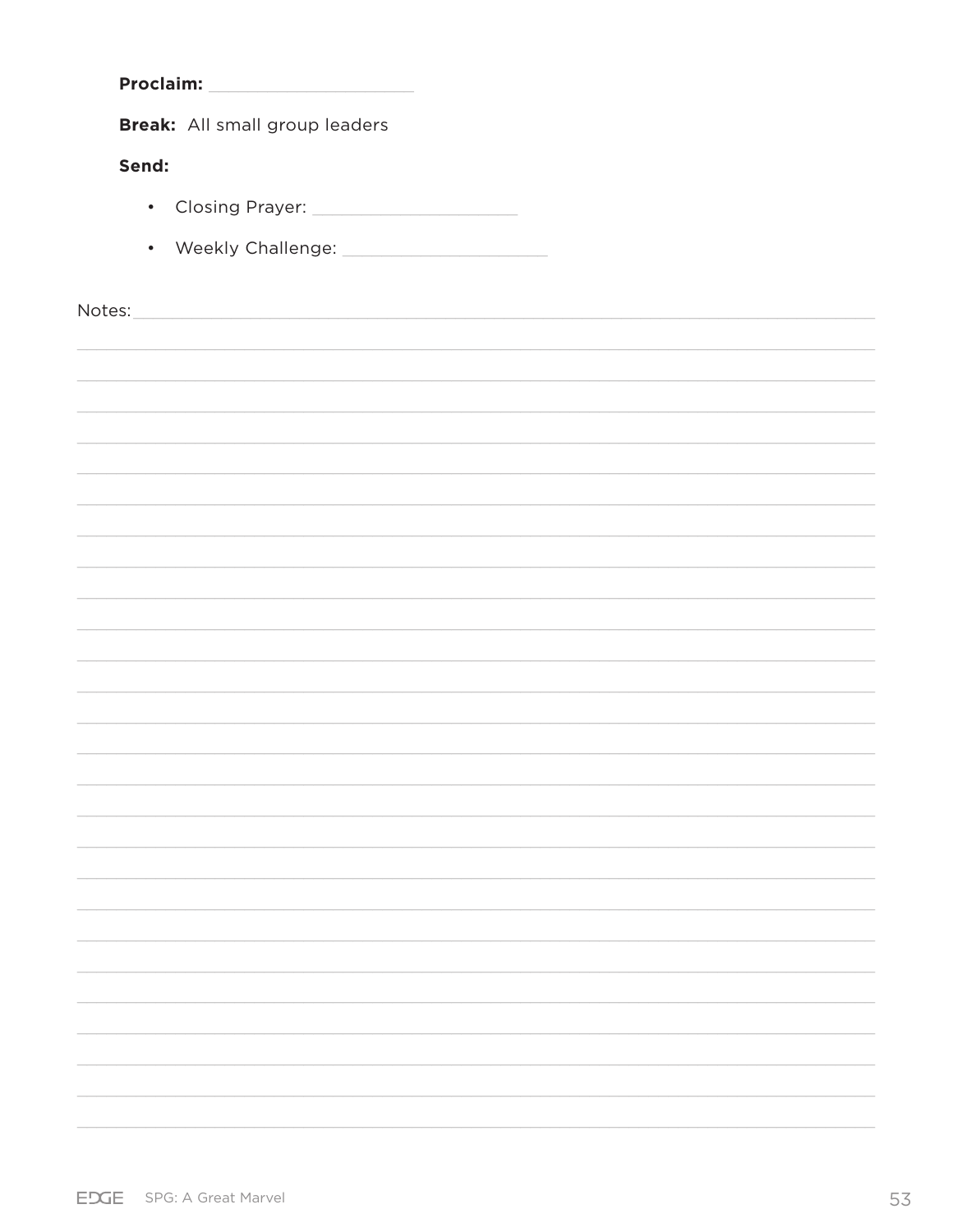How Do I Treat Others Fairly?

## **EDGE NIGHT OUTLINE**

## **GATHER**

#### **Edge Night Introduction (5 min)**

Welcome the youth, introduce any youth who are there for the first time, and begin in prayer. Give a brief overview of the topic of the Edge Night, using the following as an example:

*Justice is a word we hear a lot. There are many people who do good work to create a more just world and to help those in need. It is good for us to promote a just society, but what does it actually mean to be a just person? How does justice actually take root in our hearts? What does it have to do with our relationship with others, and what does it have to do with our relationship with God? This week we will be diving into the virtue of justice through the example of the character, Captain Marvel.* 

#### **Weekly Challenge Check In (5 min)**

Ask any youth who are willing to share about their experience with the weekly challenge from the previous Edge Night: Choose one thing this week that you spend an excessive amount of time doing and spend some of that time doing another good activity.

#### **Secret Invasion (10 min)**

This game is played in a large group.

- 1. Assign one youth to be the hero and one youth to be a Skrull. Skrulls are characters from the movie Captain Marvel. They are shapeshifters that can transform their appearance to look like anyone else.
- 2. The objective of the game is for the Skrull to avoid being tagged by the Hero and for the Hero to tag the Skrull.
- 3. Have all of the youth, except for the Hero and the Skrull, find a partner and link arms at the elbow. Pairs of youth spread out around the room.
- 4. The Hero goes to one side of the room and the Skrull goes to the opposite side of the room.
- 5. When the game begins, the Hero tries to tag the Skrull. The Skrull, however, can run and link arms with one of the pairs of youth. When a Skrull links elbows with a pair of youth, the youth whose arm was not linked to the Skrull then becomes the Skrull and must unlink from the pair and run around avoiding the Hero.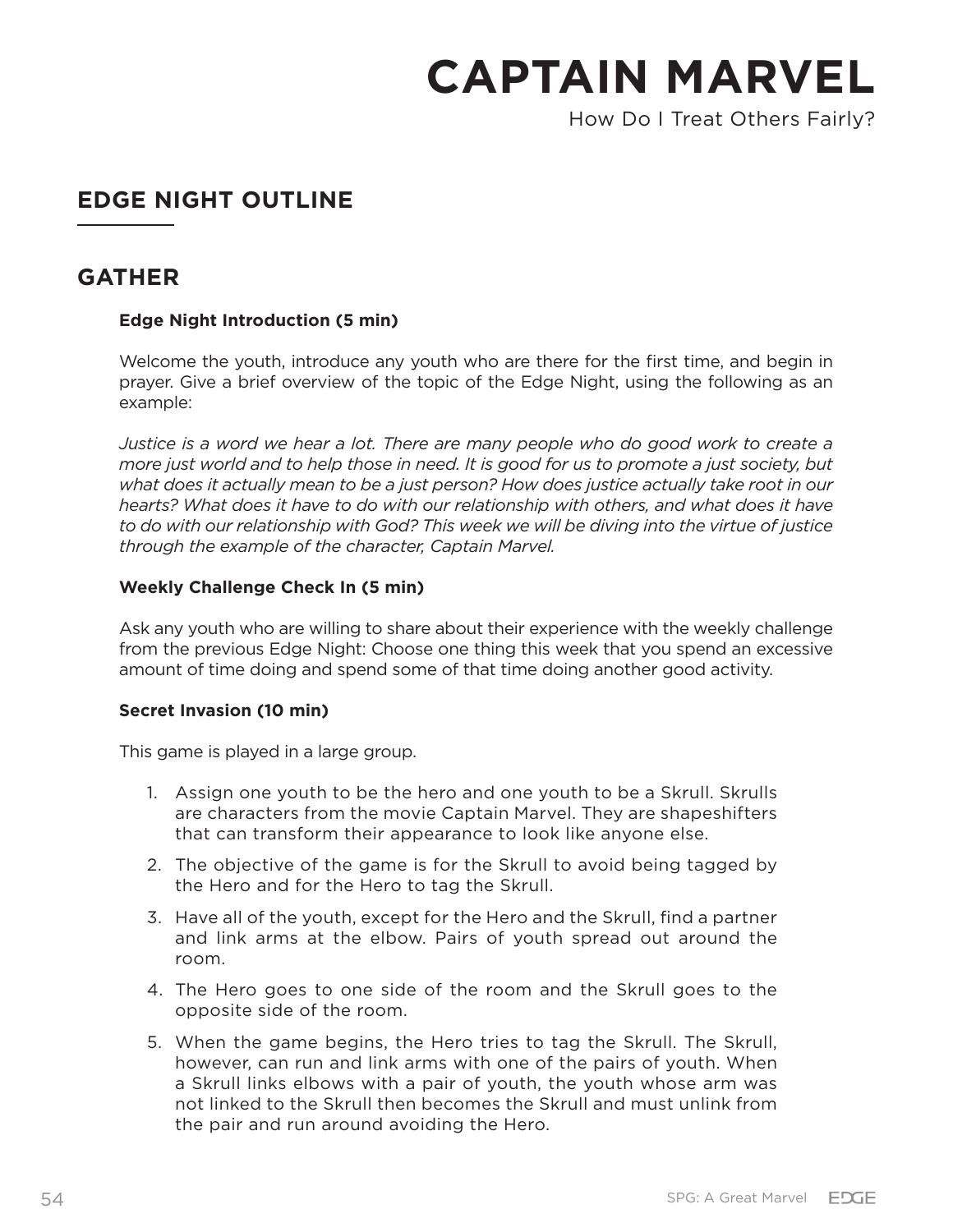- 6. The game continues until the Hero tags the current Skrull and they swap roles, and the game begins again.
- 7. Play for as long as time allows.

## **PROCLAIM**

#### **"Captain Marvel" Proclaim Teaching (10 min)**

The teaching can be found on pages 58 to 61. The following main points are covered in the teaching:

- The virtue of justice helps us give every person what is rightfully theirs and ultimately treat them the way God desires them to be treated.
- Captain Marvel is an example of justice because she uses her power to fight for the common good and those who need protection.
- Each of us is called to be fair in our daily interactions with others, bringing peace to those around us and treating them as Jesus would, according to the dignity they have in God's eyes.

## **BREAK**

#### **Origin Story: Justice (15 min)**

Break the youth into their small groups, begin in prayer, and give each of the youth a copy of the *My Origin Story - Justice* handout found on the *August 2021 Edge USB* and online at lifeteen.com under Edge Support: *August 2021.* 

Allow the youth to individually think through the ways they are already doing or could be doing, each of the Corporal Works of Mercy. After five minutes, ask them to share some of their ideas during this time of reflection and finish going through the list brainstorming together as a small group.

#### **Small Group Discussion (15 mins)**

After the youth have completed the handouts, gather them back together and use the following to foster a time of discussion:

- *• Whip-Around Question:* If you could rid the world completely of one form of suffering what would it be?
- Which one of the Corporal Works of Mercy were you already doing in some small way? Which one have you never experienced?
- Why do you think Jesus asks us to do these things in particular? How do they show love for our neighbor?
- What is one Corporal Work of Mercy that you want to try doing with your family sometime this month?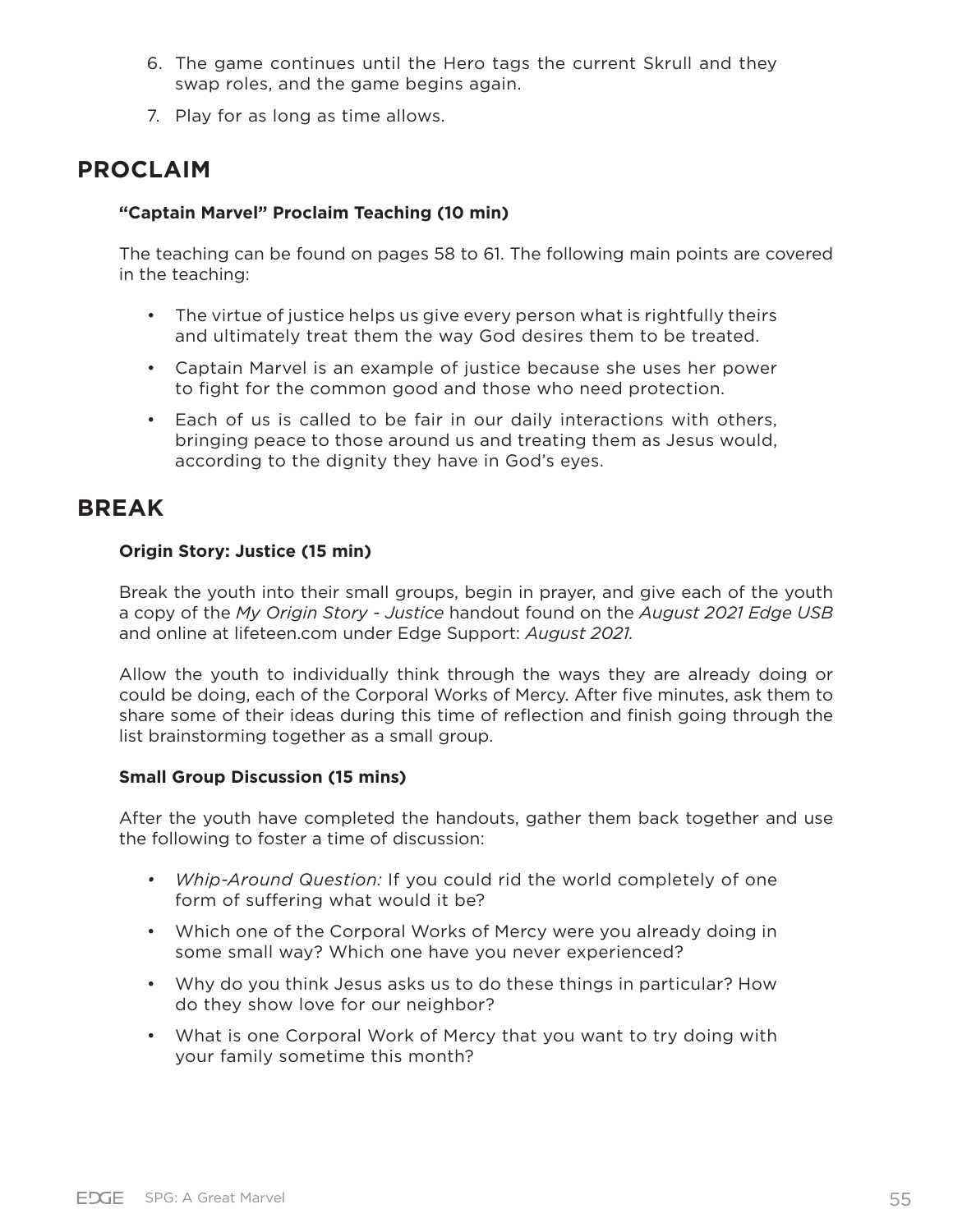#### **Eighth-Grade Adaptations**

Use the following for a more challenging discussion for eighth-grade youth:

- What do you think about when you hear the word justice?
- What are some examples you have seen in the world of people doing works of justice?
- How do you think our faith plays a role in how we approach doing works of justice?
- How do you think doing the Corporal Works of Mercy could help you grow in your relationship with Jesus? How can it help you grow in your love of neighbor?
- Which Corporal Work of Mercy do you find the most challenging? Why? How could you rise to the challenge and do this work of mercy?

## **SEND**

#### **Exhortation and Litany of Humility (10 min)**

Gather the youth back into the large group, and use the following to introduce the time of prayer:

*It can be easy to get caught up in the good works that we do and seek attention from others for what we do. We can also think it is up to us to be the heroes in the story of making our world a better place. While it is important to do good things for others, we have to remember that God is always the main hero of the story. Our role is to serve our brothers and sisters in the world, especially those most in need, and to glorify God, not ourselves. We are not the savior of those in need. God is. We are blessed to be called by God to work towards justice in the world, but that does not make us any better than those we serve — having all the same dignity and worth but our stories just playing out differently. When we serve others, we are not the judge nor are we superior to them. We are humble servants, and we need to remember to be humble in whatever way we serve. To help us remember this, we are going to pray the Litany of Humility as a group. As we pray, listen carefully to the words of this prayer, and respond with the appropriate responses.*

Project the Litany of Humility below. Before praying through the litany, read it together as a group and ask the youth if there are any words in the prayer that they do not understand — or go through the prayer and pick out words to explain you know already they may not understand. Once you have done this, lead the youth through praying the litany.

The Litany of Humility By: Rafael Cardinal Merry del Val y Zulueta

O Jesus! meek and humble of heart, hear me.

From the desire of being esteemed, deliver me, O Jesus. From the desire of being loved, deliver me, O Jesus. From the desire of being extolled, deliver me, O Jesus.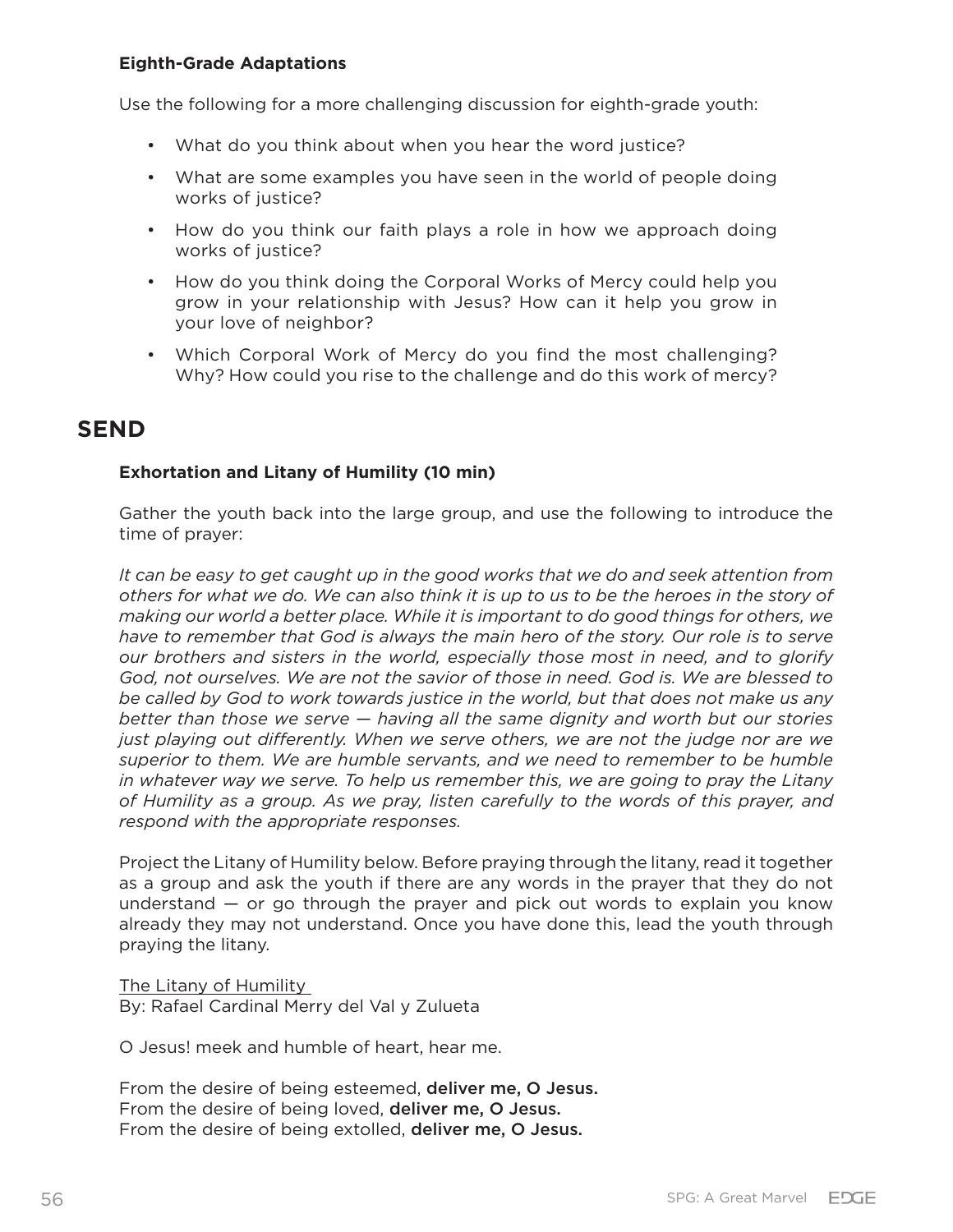From the desire of being honored, deliver me, O Jesus. From the desire of being praised, deliver me, O Jesus. From the desire of being preferred to others, deliver me, O Jesus. From the desire of being consulted, deliver me, O Jesus. From the desire of being approved, deliver me, O Jesus... From the fear of being humiliated, deliver me, O Jesus. From the fear of being despised, deliver me, O Jesus. From the fear of suffering rebukes, deliver me, O Jesus. From the fear of being calumniated, deliver me, O Jesus. From the fear of being forgotten, deliver me, O Jesus. From the fear of being ridiculed, deliver me, O Jesus. From the fear of being wronged, deliver me, O Jesus. From the fear of being suspected, deliver me, O Jesus.

That others may be loved more than I, Jesus, grant me the grace to desire it. That others may be esteemed more than I, Jesus, grant me the grace to desire it. That, in the opinion of the world, others may increase and I may decrease, Jesus, grant me the grace to desire it.

That others may be chosen and I set aside, Jesus, grant me the grace to desire it. That others may be praised and I unnoticed, Jesus, grant me the grace to desire it. That others may be preferred to me in everything, Jesus, grant me the grace to desire it. That others may become holier than I, provided that I may become as holy as I should, Jesus, grant me the grace to desire it.

After the prayer, ask any youth who are willing to share what stood out to them the most in the prayer and why. This could be something that really challenged them or brought them peace.

Close the Edge Night by praying a Hail Mary as a large group. Following the prayer, give the youth their weekly challenge.

#### **Weekly Challenge (5 min)**

Choose one Work of Mercy to do this week with your family or friends.

Notes: \_\_\_\_\_\_\_\_\_\_\_\_\_\_\_\_\_\_\_\_\_\_\_\_\_\_\_\_\_\_\_\_\_\_\_\_\_\_\_\_\_\_\_\_\_\_\_\_\_\_\_\_\_\_\_\_\_\_\_\_\_\_\_\_\_\_\_\_\_\_\_\_\_\_\_\_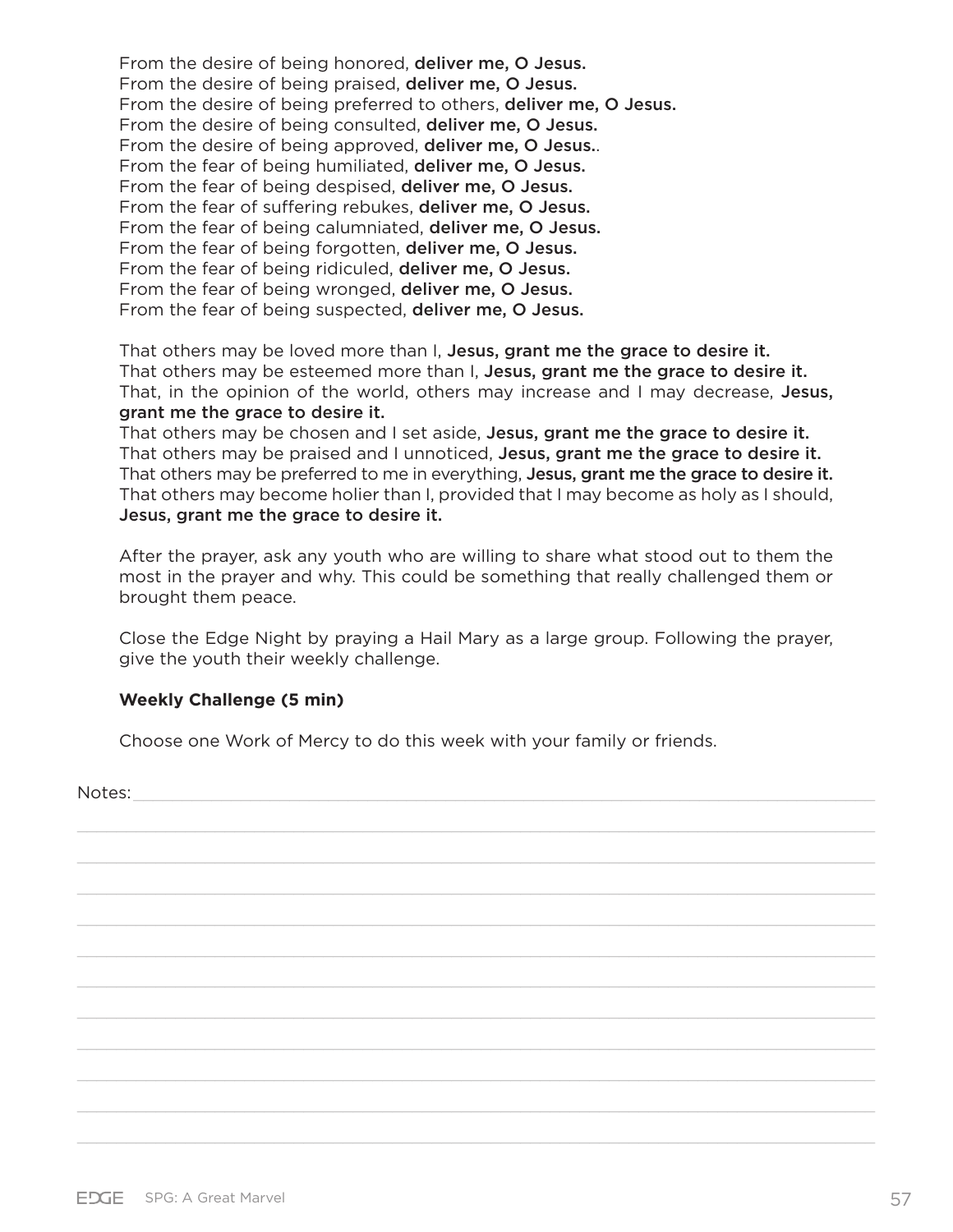How Do I Treat Others Fairly?

## **EDGE NIGHT PROCLAIM**

## **GETTING STARTED**

This teaching is provided to give you an example of how to present this topic in an age-appropriate way, making it relevant to middle school youth. If the youth are ready to take it deeper, incorporate a few of the *Going Deeper* call-out boxes, picking the ones the youth would relate to the most. If there are Hispanic/Latino youth in the youth group, incorporate the applicable suggestions from the *Hispanic Inculturation* call-out boxes.

## **TEACHING GUIDE**

#### **Through God's Eyes**

*Ask some of the youth to share what they think of when they hear the word justice. Write your own thoughts here:*

- The word justice can be used in a lot of different ways and we may have seen many different examples of justice in our own lives and communities. We hear people talk about social justice, justice for the poor, justice for the oppressed, injustice, etc. But what does justice really mean — especially in regards to living out our faith?
- Justice, simply put, is giving God and others what is due to them. Let's break this open, starting with God. (CCC 1807)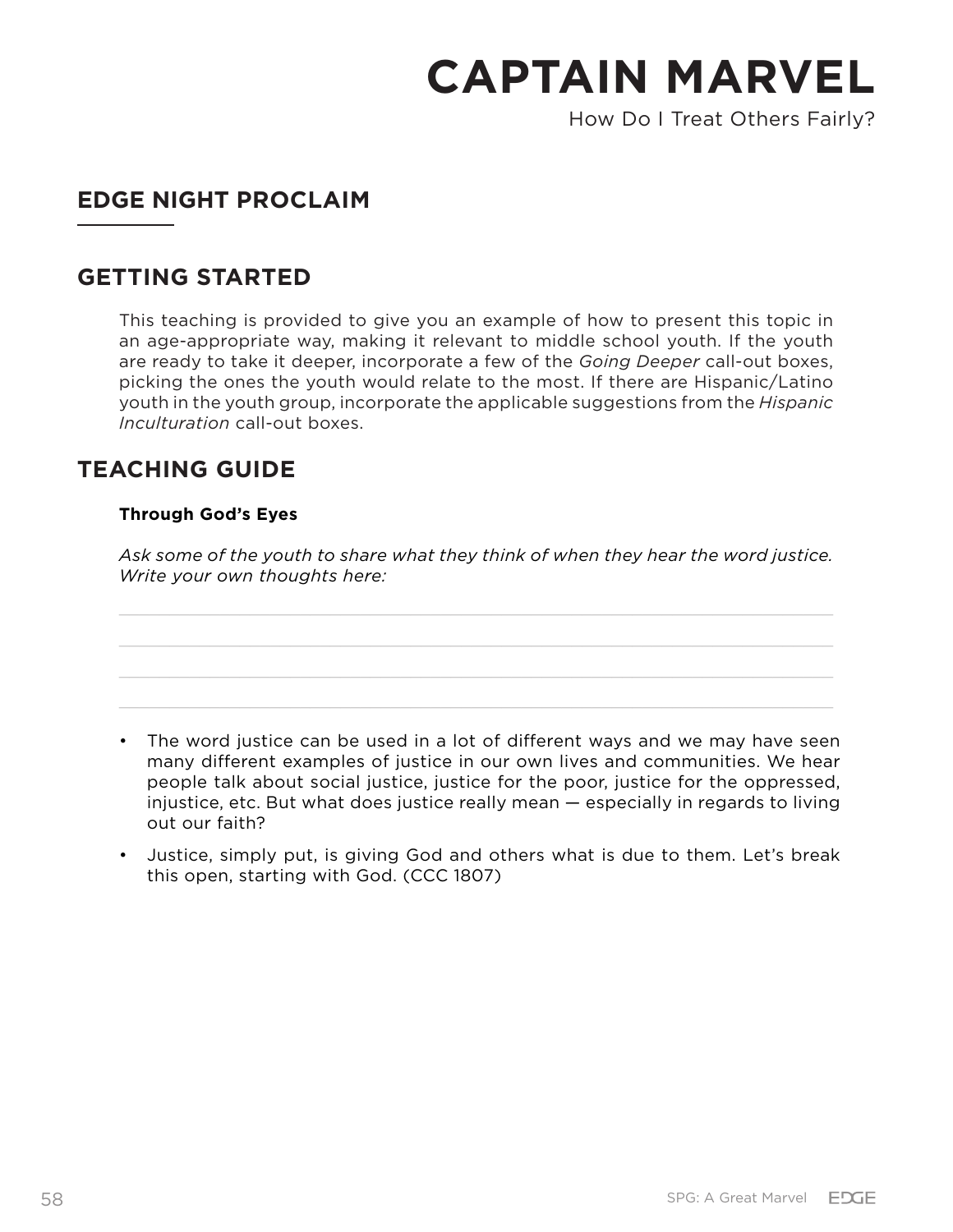## **Hispanic Inculturation**

Discussing the virtue of justice with Hispanic/Latino youth can be difficult as many of them have had a variety of experiences of injustice, depending on their communities or family history. For many Hispanic/Latino youth it can be hard to understand and deal with their emotions surrounding the topic of justice. There can be difficulty in understanding how to process horrible and tragic situations they see through the news or in their own communities and what they can actually do about those situations. A large quantity of Hispanic/Latino households face the reality of immigration and larger issues of justice within their cultural communities. In teaching the virtue of justice during the Edge Night, boldly share the beauty of God's desire for justice and giving to each what is due to them. This definition of justice can help the youth understand how standing up for what is right, and for the rights of others, is something that can make an impact not just in their own communities but everywhere.

- God created us and He sustains us. Through the sacraments and His Church, God shares His grace and mercy with us. Even when we sinned, God did not leave us to fend for ourselves but sent His only Son Jesus Christ to save us and restore our relationship with God. In short, God has done everything for us. (John 3:16, CCC 1)
- Justice is directly related to recognizing how much God has done for us. The first part of justice is giving God what is due to Him. Since He has given everything to us, it is fitting that we try to give Him everything in return. We should love Him, serve Him, and follow Him with our whole heart, our whole mind, our whole soul, and all of our strength. (CCC 2083, Luke 10:27)
- When we can give to God what is due to Him, we can begin to understand what it means to give to others what is due to them.
- Every single person has God-given rights and dignity that do not change and cannot be taken away by their own action or the actions of others. Just like you and me, every person is created, loved, and cared for by God. Treating others with justice means that we treat them in accord with the way that God sees them. This includes upholding their dignity and worth as a person, as well as doing what we can to care for them and provide for their needs. (CCC 2401)

#### **Captain Marvel**

- Most superheroes, in one way or another, live out part of the virtue of justice. They fight for the common good and for the dignity and rights of each person. However, one superhero who takes this to a universal scale is Captain Marvel.
- To summarize a long story, Captain Marvel was a normal human training to be a pilot, but one day she ended up in an explosion that resulted in her having superpowers. After that, she lost her memory, couldn't remember who she was, and was taken to another planet where she was trained to be a great warrior.
- While fighting against her ruthless enemies, Captain Marvel realized who she really was and that these people weren't enemies at all but refugees who were fighting to survive and find a home. She thought she was fighting an enemy, but in reality, she was fighting those who needed her protection most.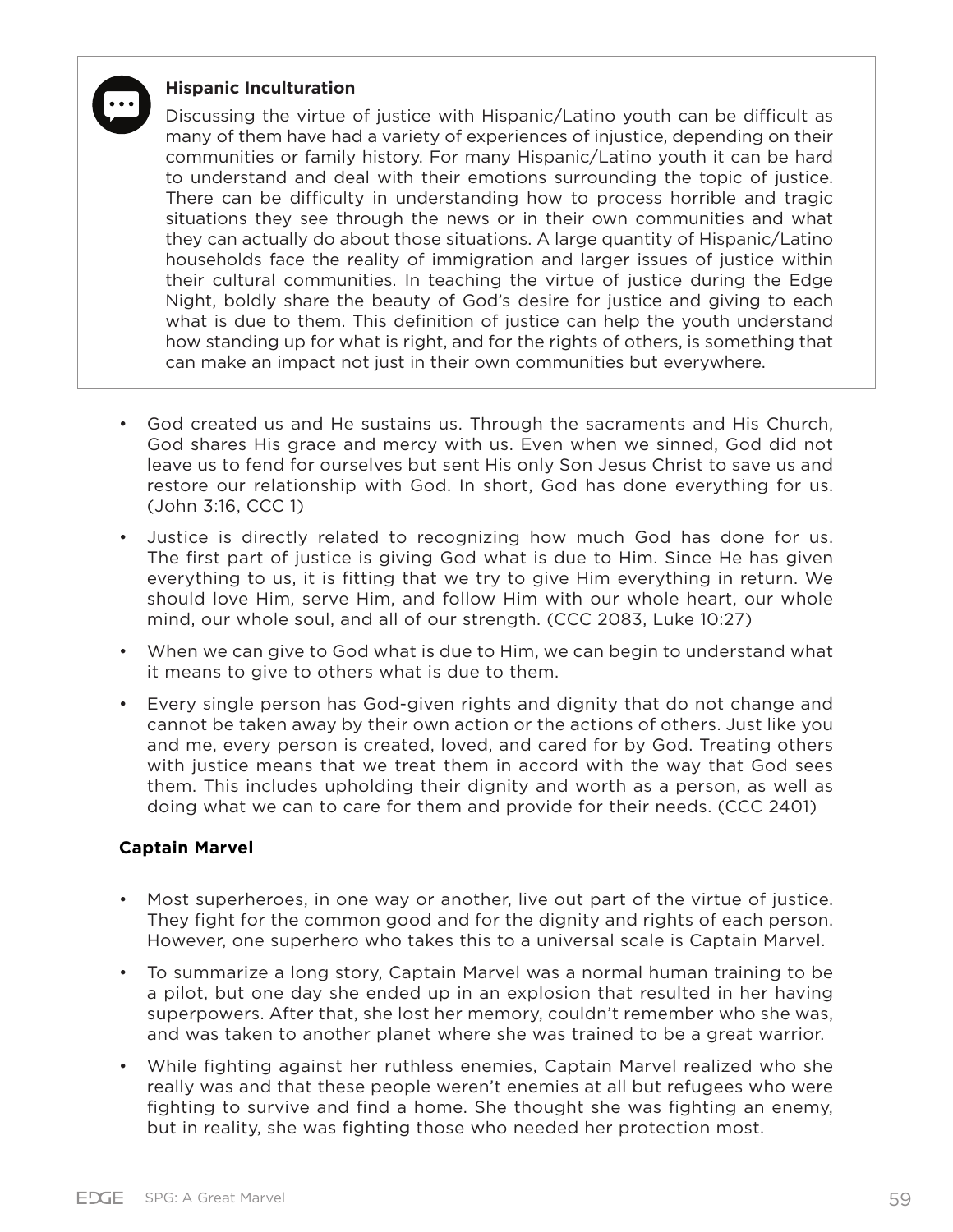- After this discovery, Captain Marvel helped these refugees find a new home and resolved to patrol the universe fighting for those in need and protecting those who cannot protect themselves.
- Captain Marvel realizes that there are people in the world who are not being treated fairly, and she does something about it. This is how she is an example of the virtue of justice. She upholds the dignity of each person and does what she can to protect the common good.

#### **For the Other**

- While we do not have any superpowers, and may not be able to fight huge battles for the good of others, we can make a big difference by upholding the dignity of others in small ways every day. (CCC 1700)
- Justice is not always about momentous events, but rather about the way we treat the people around us in normal, everyday situations. While there are some landmark occasions throughout history that are great victories for justice, what really can change the world is how we treat those around us.
- Each person is worthy of our care, attention, love, and respect. We have an obligation to uphold their dignity, and at times to fight for the common good. This is what God does for us, and it is what He desires us to do for others. Even more than that, Jesus tells us that what we do to our brothers and sisters in need, we do to Him. (CCC 2447)

#### *Read Matthew 25:31-40.*

• You may be thinking, "I don't really see a lot of hungry, thirsty, or naked people that often and I can't visit people in prison so what does this have to do with me?" Jesus' words, while referring to specific Works of Mercy, apply to the people we encounter each and every day as well. While it is important that we do acts of mercy like going to help at soup kitchens, donating our clothes, or giving money to organizations — at the heart of it, we are called to treat each person as if they were Jesus.

Give the youth some other practical ways they can live out these Corporal Works of *Mercy that they might not immediately think of. For example, attending a funeral, visiting their grandparents in a nursing home, sharing lunch money with someone at school, or praying for prisoners. Writer your own thoughts here:*